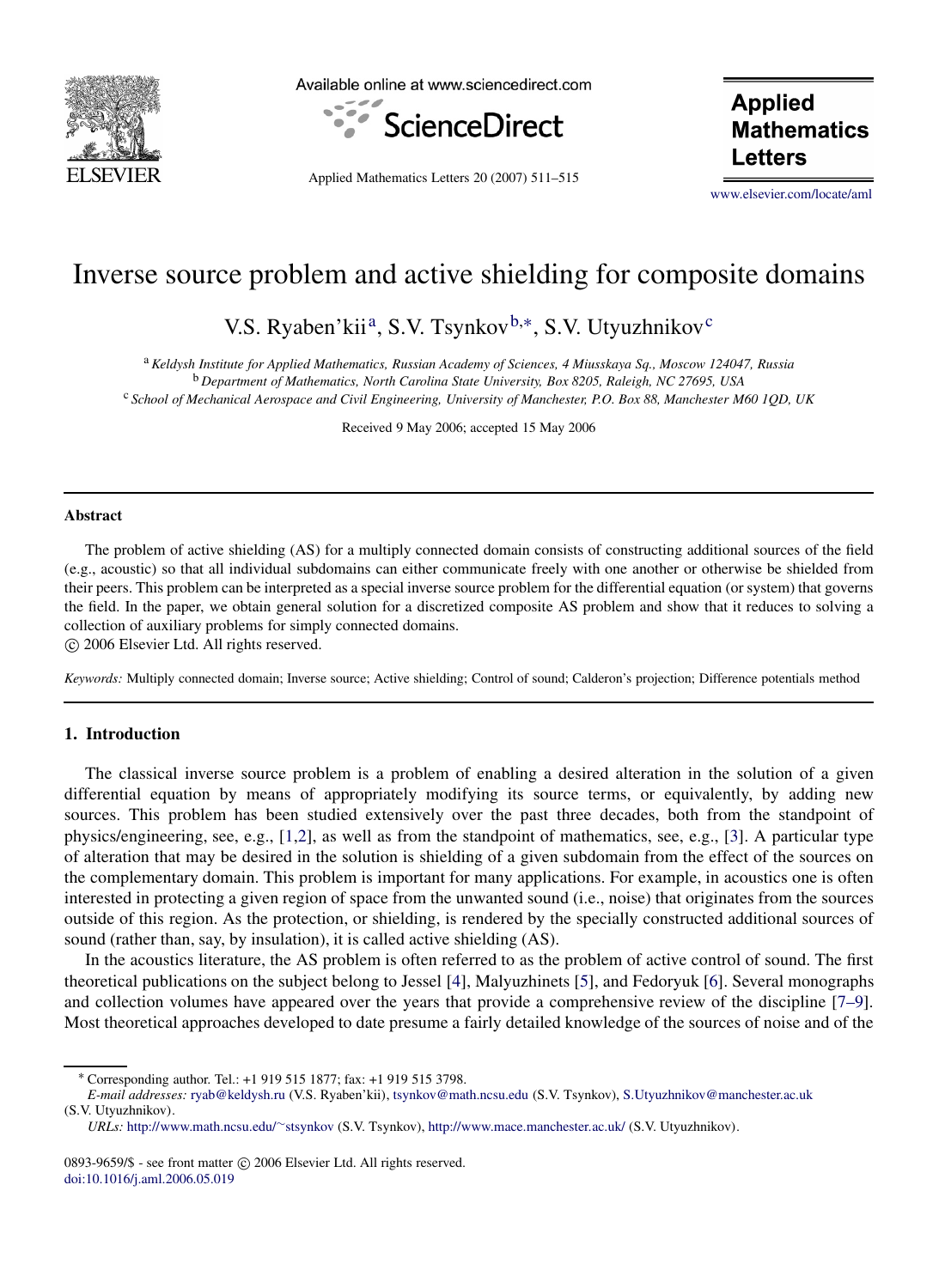properties of the sound-conducting medium, e.g., [\[10,](#page-4-7)[11\]](#page-4-8). There are many methods that provide for a reduction of noise either at a collection of discrete locations, e.g., [\[12–15\]](#page-4-9), or along some predetermined directions, e.g., [\[16](#page-4-10)[,17\]](#page-4-11).

In our previous work, we obtained a general solution of the AS problem in both continuous [\[18\]](#page-4-12) and finitedifference formulation [\[19\]](#page-4-13), see also [\[20,](#page-4-14)[21\]](#page-4-15). Our approach employs the Calderon boundary projection operators and the difference potentials method [\[22\]](#page-4-16). In contradistinction to all other methods available in the literature, it requires minimum a priori information — only the knowledge of the overall solution (total acoustic field) on the boundary of the protected region. No information on either the actual distribution of the sources or the properties of the medium is needed. Moreover, one does not need to know the Green's function of the governing equation either, unlike, e.g., in [\[5\]](#page-4-4), where the Green's function of the Helmholtz equation is required. In [\[23\]](#page-4-17), we generalized our technique and obtained the continuous and discrete solution of the AS problem in the form of surface potentials. Further extensions, including optimization problems, are introduced and studied in [\[24–26\]](#page-4-18).

The foregoing AS solution [\[18](#page-4-12)[,19](#page-4-13)[,23–26\]](#page-4-17) was constructed for a simply connected region. In this paper, we extend it to the case of a composite (i.e., multiply connected) protected region. Moreover, we introduce *a key new element into the formulation.* Namely, the overall domain of the solution is arbitrarily split into a collection of subdomains, and the latter are selectively allowed to either communicate freely with one another or otherwise be shielded from their peers. In doing so, no reciprocity is assumed, i.e., for a given pair of subdomains one may be allowed to hear the other, but not vice versa.

In the core of the current paper, *a fundamental theorem is proven that provides a general solution of the composite AS problem* with a predetermined communication pattern between subdomains. It turns out that this solution can only be obtained in two stages. The preprocessing stage requires solving special auxiliary problems, which translates into additional computations and/or measurements in the practical context. Altogether, the solution of the composite AS problem is reduced to the solution of a series of subproblems that can all be addressed by our original methodology [\[18,](#page-4-12) [19\]](#page-4-13).

#### **2. Continuous formulation of the problem**

Let the field *u* be a solution to the following linear boundary value problem:

<span id="page-1-1"></span><span id="page-1-0"></span>
$$
Lu = f, \quad x \in D,\tag{1}
$$

$$
lu|_{\partial D} = 0.\tag{2}
$$

In particular, *u* may be acoustic pressure, in which case *L* is the Helmholtz operator; *u* may also be a vector field with the acoustic pressure and velocity as components. For simplicity, the quantity *u* will hereafter be called sound.

Assume that the domain *D* consists of nonintersecting subdomains  $D_i$ ,  $\bar{D} = \cup \bar{D}_i$ ,  $i = 1, 2, ..., I$ . Introduce an  $I \times I$  matrix  $\alpha$  with the entries equal to either 0 or 1. If  $\alpha_{ij} = 1$ , then the field due to the sources on  $D_j$  is allowed on  $D_i$ . Otherwise, the field originating in  $D_j$  is considered adverse on  $D_i$ . Naturally,  $\alpha_{ii} = 1$ . At the same time, no reciprocity is assumed so that the matrix  $\alpha$  is not necessarily symmetric. This problem will be referred to as the  $\alpha$ –AS problem. It admits the following mathematical formulation.

Introduce a new boundary value problem similar to [\(1\)](#page-1-0) and [\(2\):](#page-1-1)

<span id="page-1-3"></span><span id="page-1-2"></span>
$$
Lv = f + g, \quad x \in D,\tag{3}
$$

$$
l\nu|_{\partial D} = 0,\tag{4}
$$

and a set of problems for  $u^{(i)}(x)$  — the total allowable field on  $D_i$ :

$$
Lu^{(i)} = f^{(i)}, \quad x \in D,\tag{5}
$$

<span id="page-1-5"></span><span id="page-1-4"></span>
$$
|u^{(i)}|_{\partial D} = 0,\tag{6}
$$

where  $f^{(i)}(x) = \alpha_{ij} f(x)$  if  $x \in D_j$ ,  $j = 1, 2, ..., I$ . The function *g* is called an active  $\alpha$ -control if on every  $D_i$ ,  $i = 1, 2, \ldots, I$ , the solution of problem [\(3\)](#page-1-2) and [\(4\)](#page-1-3) coincides with the solution of the corresponding problem [\(5\)](#page-1-4) and [\(6\):](#page-1-5)

$$
v(x) = u^{(i)}(x) \quad \text{if } x \in D_i, \ i = 1, 2, \dots, I. \tag{7}
$$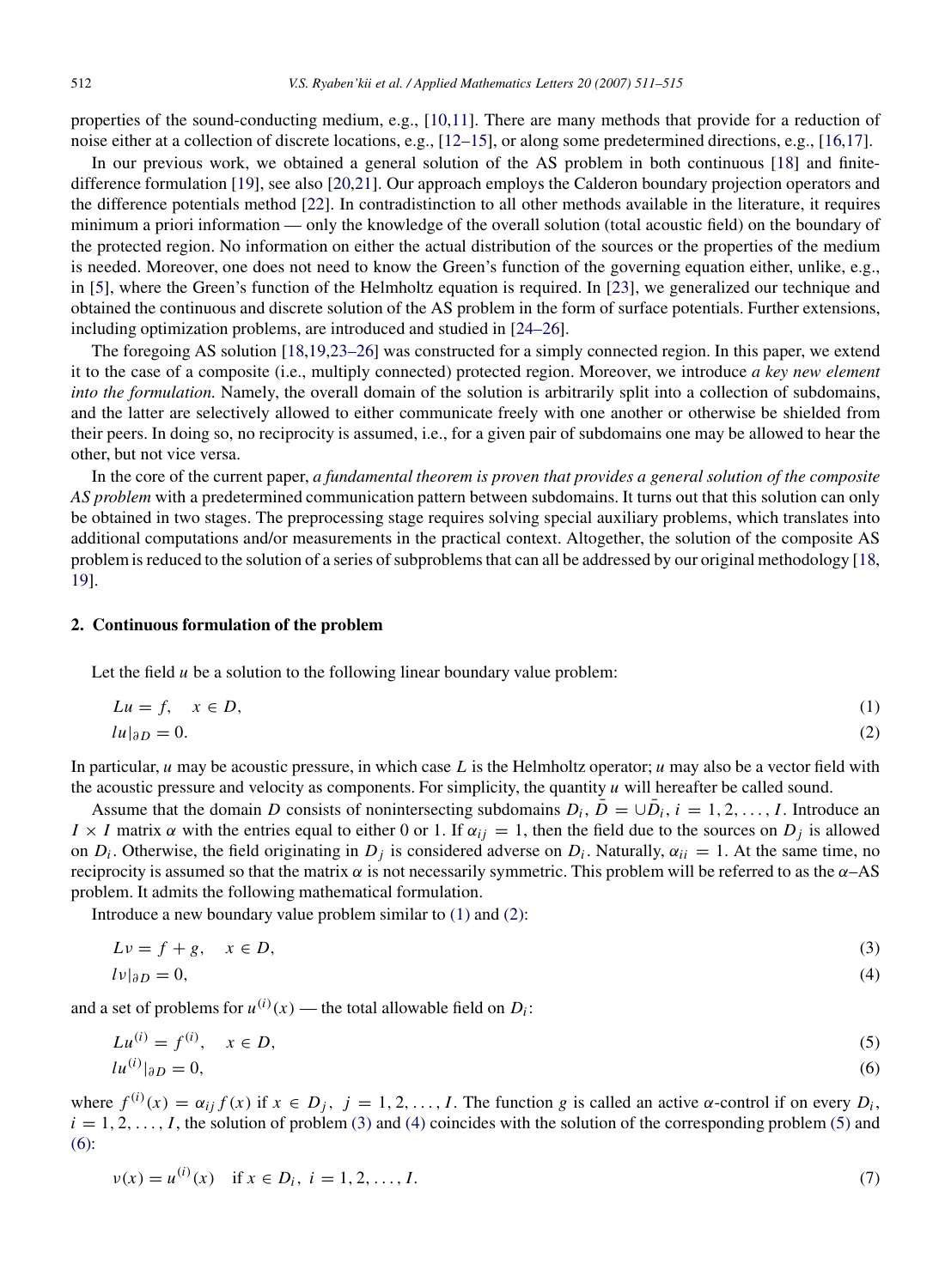Thus, the  $\alpha$ –AS problem is reduced to constructing such additional sources  $g(x)$  that would eliminate the unwanted (i.e., adverse) sound for each domain  $D_i$ . Next, we consider a finite-difference formulation of the  $\alpha$ –AS problem.

#### **3. Discrete formulation of the problem**

First, we introduce a finite-difference counterpart of problem  $(1)$  and  $(2)$ :

<span id="page-2-1"></span><span id="page-2-0"></span>
$$
\sum_{n \in N_m} a_{mn} u_n = f_m, \quad m \in M,
$$
\n
$$
u_n \in U_N.
$$
\n(8)

Here, *M* is the grid for the right-hand side  $f_m$ ;  $N_m$  is the stencil associated with every node  $m \in M$ ;  $a_{mn}$ ,  $m \in M$ ,  $n \in N_m$ , are the coefficients of the scheme;  $N = \bigcup N_m$ ,  $m \in M$ , is the grid domain of the solution;  $U_N$  is a linear space of grid functions  $u_n$ ,  $n \in N$ , such that the solution of problem [\(8\)](#page-2-0) and [\(9\)](#page-2-1) exists and is unique. Inclusion (9) approximates boundary condition [\(2\).](#page-1-1)

Let the set *M* consist of  $I \ge 2$  nonintersecting subsets  $M_i^+$ ,  $M = \cup M_i^+$ ,  $i = 1, 2, ..., I$ . Also, for every  $i = 1, 2, ..., I$  let:  $M_i^- = M \setminus M_i^+, N_i^+ = \cup N_m$   $(m \in M_i^+), N_i^- = \cup N_m$   $(m \in M_i^-),$  and  $\gamma_i = N_i^+ \cap N_i^-$ . The set  $\gamma_i$  is called the grid boundary between  $N_i^+$  and  $N_i^-$ , and the set  $\gamma = \cup \gamma_i$ ,  $i = 1, 2, ..., I$ , is the overall grid boundary. Hereafter, we will assume that the solution  $u_n$  is known on  $\gamma$ . For example, the acoustic pressure can be measured by microphones.

It is clear that each point  $n \in N \setminus \gamma$  may only belong to one grid subdomain  $N_i^+ \subset N$ . Otherwise, if  $n \in \gamma$ , it belongs to more than one subdomain. We will always assign each point  $n \in N$  to one and only one subdomain  $N_i^+$ . When  $n \in \gamma$ , the subdomain can be selected either arbitrarily or based on some additional information that characterizes a given application.

Let  $N_i^+$  be the set of nodes assigned to  $N_i^+$ ,  $i = 1, 2, ..., I$ . Consider problems

<span id="page-2-3"></span><span id="page-2-2"></span>
$$
\sum_{n \in N_m} a_{mn} z_n^{(i)} = \alpha_{ij} f_m \quad \text{if } m \in M_j^+, \ i = 1, 2, \dots, I,
$$
\n
$$
z_n^{(i)} \in U_N.
$$
\n
$$
(10)
$$
\n
$$
(11)
$$

Each problem [\(10\)](#page-2-2) and [\(11\)](#page-2-3) differs from [\(8\)](#page-2-0) and [\(9\)](#page-2-1) only by the right-hand side. For  $n \in N$ , define the grid function

<span id="page-2-4"></span>
$$
z_n = z_n^{(i)} \quad \text{if } n \in \bar{N}_i^+, \ i = 1, 2, \dots, I. \tag{12}
$$

Similarly to the continuous case, we introduce the discrete active  $\alpha$ -controls.

<span id="page-2-5"></span>**Definition 1.** A grid function  $g_m$ ,  $m \in M$ , is said to be an active  $\alpha$ -control if the solution  $v_n$  of the problem

$$
\sum_{n \in \mathbb{N}} a_{mn} v_n = f_m + g_m, \quad m \in M,
$$
\n<sup>(13)</sup>

$$
n \in N_m
$$
  
\n
$$
\nu_n \in U_N,
$$
\n(14)

coincides with the function  $z_n$  of [\(12\):](#page-2-4)

$$
\nu_n = z_n. \tag{15}
$$

To build an active  $\alpha$ -control  $g_m$ , we will need to know  $z_n$  of [\(12\)](#page-2-4) for  $n \in \gamma$ ; other values of  $z_n$  will not matter. In other words, we will need an additional procedure for solving problems [\(10\)](#page-2-2) and [\(11\),](#page-2-3)  $i = 1, 2, \ldots, I$ .

For every  $i = 1, 2, \ldots, I$ , we will now introduce two new subsets of grid nodes:

$$
M^+[i] \stackrel{\text{def}}{=} \bigcup_{\alpha_{ij}=1} M_j^+, \qquad M^-[i] = M \setminus M^+[i],
$$

i.e.,  $M^+[i]$  is a sum of all those sets  $M_j^+, j = 1, 2, ..., I$ , which contain the sources of the field admissible on the *i*-th subdomain ( $\alpha_{ij} = 1$ ), and  $M^{-}[i]$  is its complement. In addition, we define the following sets:

$$
N^+[i] = \bigcup_{m \in M^+[i]} N_m, \qquad N^-[i] = \bigcup_{m \in M^-[i]} N_m, \qquad \gamma[i] = N^+[i] \bigcap N^-[i].
$$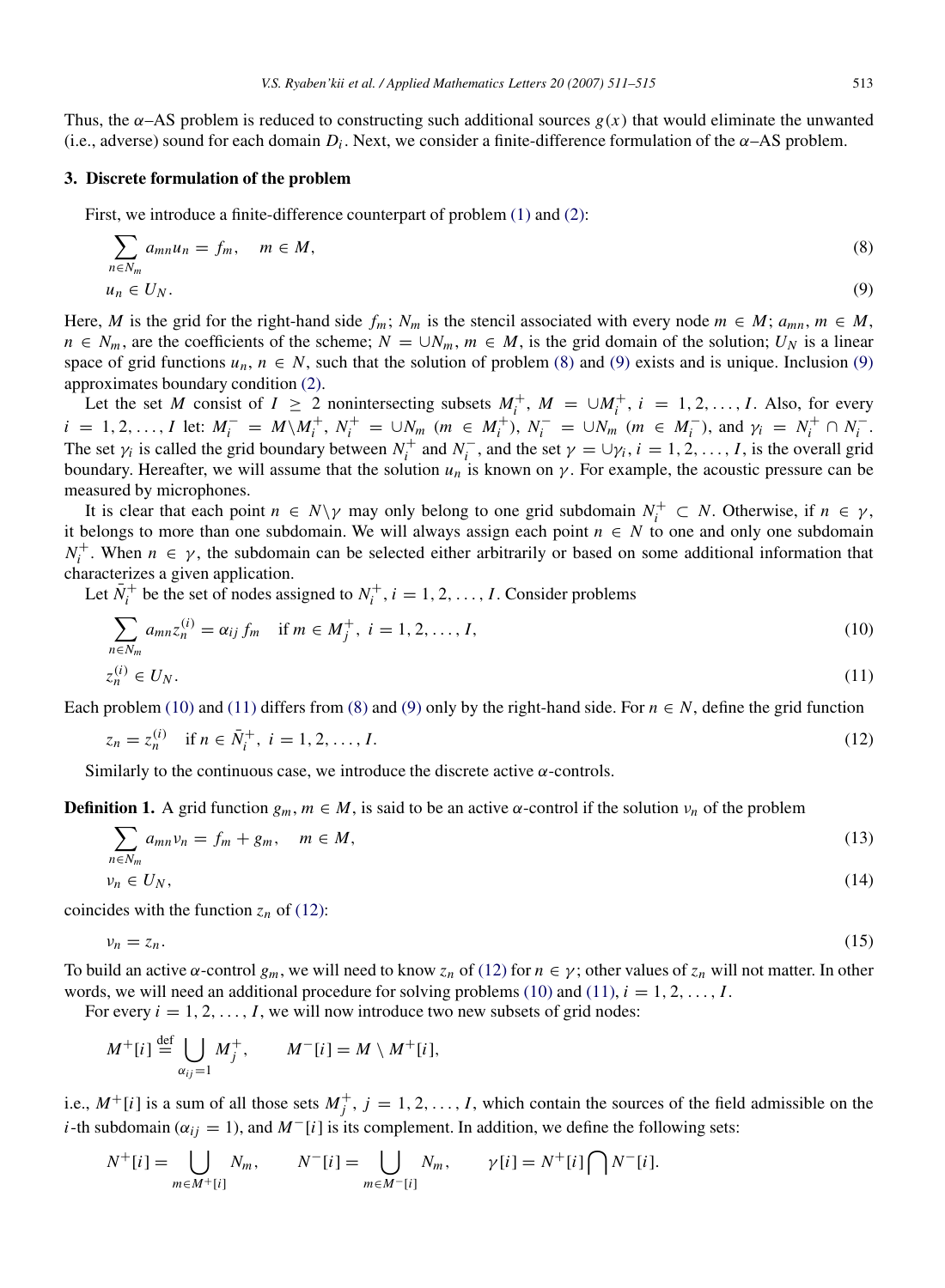Then, problem [\(10\)](#page-2-2) and [\(11\)](#page-2-3) can be equivalently re-formulated as:

<span id="page-3-1"></span><span id="page-3-0"></span>
$$
\sum_{n \in N_m} a_{mn} z_n[i] = \begin{cases} f_m, & \text{if } m \in M^+[i], \\ 0, & \text{if } m \in M^-[i], \end{cases}
$$
 (16)

$$
z_n[i] \in U_N. \tag{17}
$$

It was proven in work [\[19\]](#page-4-13) that the solution of problem [\(16\)](#page-3-0) and [\(17\)](#page-3-1) at the nodes  $n \in N^+$ [*i*] for a given *i* coincides with the solution of the following problem:

<span id="page-3-2"></span>
$$
\sum_{n \in N_m} a_{mn} v_n[i] = f_m + g_m[i], \quad m \in M,
$$
\n
$$
(18)
$$

<span id="page-3-3"></span>
$$
\nu_n[i] \in U_N,\tag{19}
$$

where  $g_m[i]$  are the auxiliary control sources defined as

<span id="page-3-5"></span>
$$
g_m[i] = \begin{cases} 0, & \text{if } m \in M^+[i], \\ -\sum_{n \in N_m} a_{mn} w_n, & \text{if } m \in M^-[i], \end{cases}
$$
 (20)

and  $w_n$  is a special auxiliary function:

$$
w_n = \begin{cases} u_n, & \text{if } n \in \gamma[i], \\ 0, & \text{if } n \notin \gamma[i]. \end{cases} \tag{21}
$$

Thus, by adding the sources  $g_m[i]$  to the right-hand side  $f_m$  of the original problem [\(8\)](#page-2-0) and [\(9\),](#page-2-1) we can compute the values of  $v_n[i] = z_n[i]$  at the nodes  $n \in N^+[i]$ , and in particular, at  $n \in \gamma_i$ , because  $\gamma_i \subset N^+_i \subset N^+[i]$ . Indeed, problem [\(8\)](#page-2-0) and [\(9\)](#page-2-1) is assumed uniquely solvable and problem [\(18\)](#page-3-2) and [\(19\)](#page-3-3) only differs from it by the right-hand side. Once this process is repeated for all *i*, we obtain  $z_n[i], n \in \gamma_i, i = 1, 2, \ldots, I$ . Then the following theorem holds.

**Theorem 1.** *Consider a specific*  $z_n \in U_N$  *defined by formula* [\(12\)](#page-2-4)*. There is a unique active*  $\alpha$ -*control*  $g_m$ *,*  $m \in M$ *, in the sense of [Definition](#page-2-5)* 1*:*

<span id="page-3-4"></span>
$$
g_m = \sum_{n \in \gamma \cap N_m} a_{mn}(z_n|_{\gamma} - z_n[i]) \quad \text{for } m \in M_i^+, \quad \text{where} \quad z_n|_{\gamma} = z_n[j] \quad \text{if } n \in \gamma \cap \bar{N}_j^+.
$$

**Proof.** Recall that according to formula [\(12\)](#page-2-4) the function  $z_n$  is composed of the fragments of individual functions *z*<sup>(*j*)</sup> [formulae [\(10\)](#page-2-2) and [\(11\)\]](#page-2-3) defined on the grid subsets  $\bar{N}_j^+$ . Let  $m \in M_i^+$  for a particular *i* (*i* = 1, 2, ..., *I*). Then, substituting  $z_n$  into the left-hand side of [\(8\),](#page-2-0) we obtain:

$$
\sum_{j=1}^{I} \sum_{n \in N_m \cap \bar{N}_j^+} a_{mn} z_n^{(j)} = \sum_{j=1}^{I} \sum_{n \in N_m \cap \bar{N}_j^+} a_{mn} \left[ z_n^{(i)} + \left( z_n^{(j)} - z_n^{(i)} \right) \right]
$$
\n
$$
= \sum_{n \in N_m} a_{mn} z_n^{(i)} + \sum_{j=1}^{I} \sum_{n \in N_m \cap \bar{N}_j^+} a_{mn} \left( z_n^{(j)} - z_n^{(i)} \right)
$$
\n
$$
= f_m + \sum_{j=1}^{I} \sum_{n \in N_m \cap \bar{N}_j^+} a_{mn} \left( z_n^{(j)} - z_n^{(i)} \right) = f_m + g_m.
$$

The last equality holds because on the one hand, there is obviously no contribution into the sum from the term  $j = i$ , and on the other hand, if  $m \in M_i^+$  and  $j \neq i$ , then we may only have  $z_n^{(j)} - z_n^{(i)} \neq 0$  for those  $n \in N_m \cap \gamma$  that also satisfy  $n \in N_m \cap N_j^+$ , i.e.,  $g_m$  is indeed given by [\(22\).](#page-3-4) Uniqueness of the  $\alpha$ -control  $g_m$  [\(22\)](#page-3-4) is a direct implication of the unique solvability of problem  $(8)$  and  $(9)$ .  $\Box$ 

By construction, to build an active  $\alpha$ -control one only needs to know  $u<sub>y</sub>$  and the solutions of problems [\(18\)](#page-3-2) and [\(19\)](#page-3-3) on  $\gamma[i]$ . Besides, by analyzing formulae [\(20\)–\(22\)](#page-3-5) one can see that they do not change when the given sources